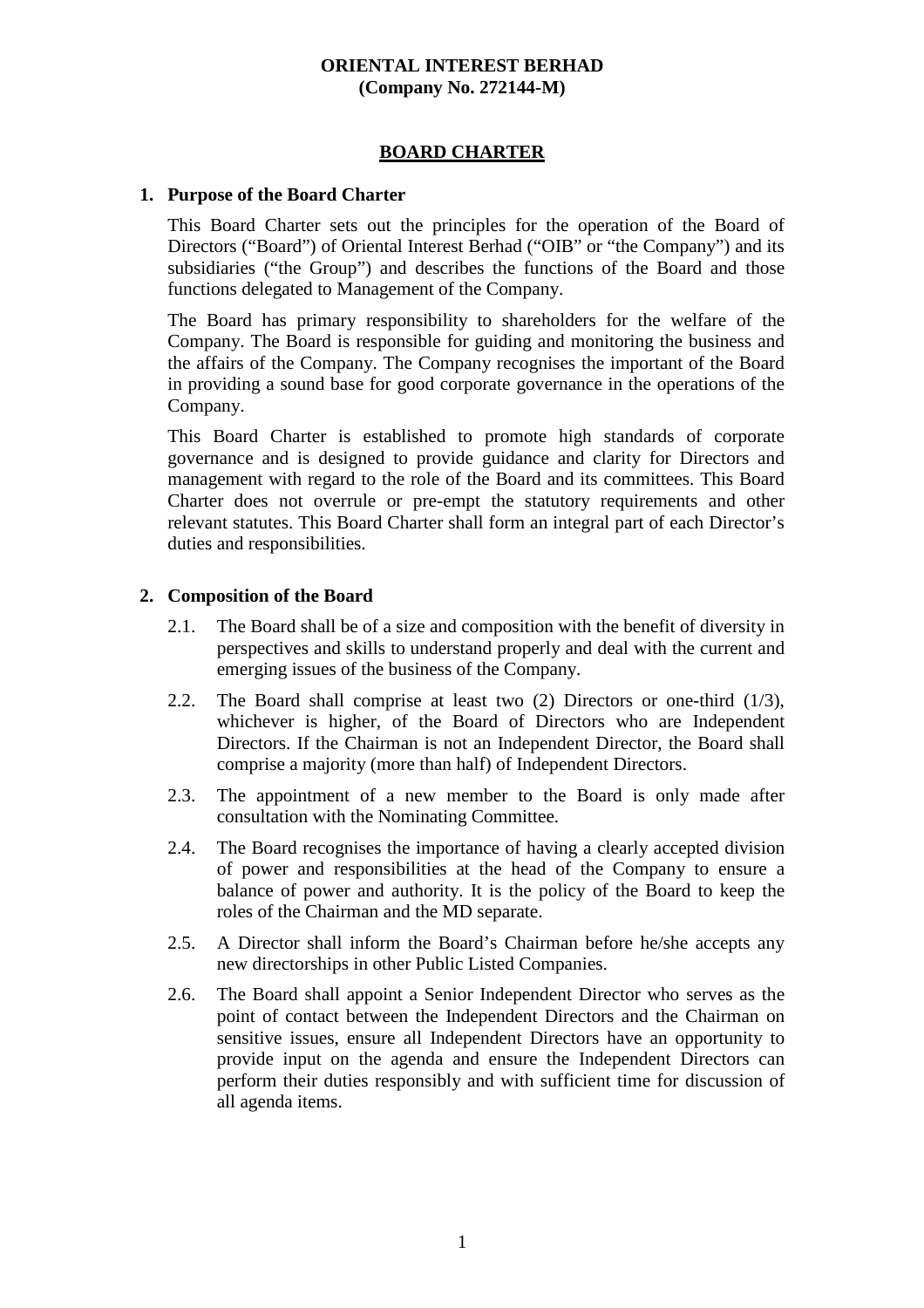2.7. The tenure of an independent Director shall not exceed a cumulative term of nine years. The Board may, in exceptional cases and subject to the assessment of the Nominating Committee on an annual basis, recommend for an independent Director who has served a consecutive or cumulative term of nine years to remain as an independent Director subject to Shareholders' approval.

## **3. Role of the Board**

- 3.1. The Board shall assume ultimate accountability and responsibility for the performance and affairs of the Company and shall in so doing effectively represent and promote the legitimate interests of the Company and its shareholders. The Board, at all times, shall retain full and effective control over the Company and shall direct and supervise the business and affairs of the Company.
- 3.2. The Board shall ensure that Management has in place appropriate processes for risk assessment, management and internal controls and monitoring performance against agreed benchmarks. The Board shall work with Senior Management as collaborators in advancing the interests of the Company.
- 3.3. The Board has delegated certain responsibilities to committees which operate in accordance with the Charter approved by the Board and delegated the day to day management of the Business of the Group to Management, executive officer and MD subject to an agreed authority limit.
- 3.4. The principal responsibilities of the Board including those adopted from the new Malaysian Code of Corporate Governance 2012 ("the Code") are:
	- reviewing and adopting a strategic plan including setting performance objectives and approving operating budgets for the Group and ensuring that the strategies promote sustainability;
	- overseeing the conduct of the Company's business and build sustainable value for Shareholders;
	- reviewing the procedures to identify principal risks and ensuring the implementation of appropriate internal controls and mitigation measures;
	- succession planning, including appointing, assessing, training, fixing the compensation of and where appropriate, replacing Executive Directors and senior management;
	- developing and implementing a Corporate Disclosure Policy (including an investor relations programme or shareholder communications policy) for the Group;
	- reviewing the adequacy and the integrity of the Group's internal control systems and management information systems, including systems for compliance with applicable laws, regulations, rules, directives and guidelines;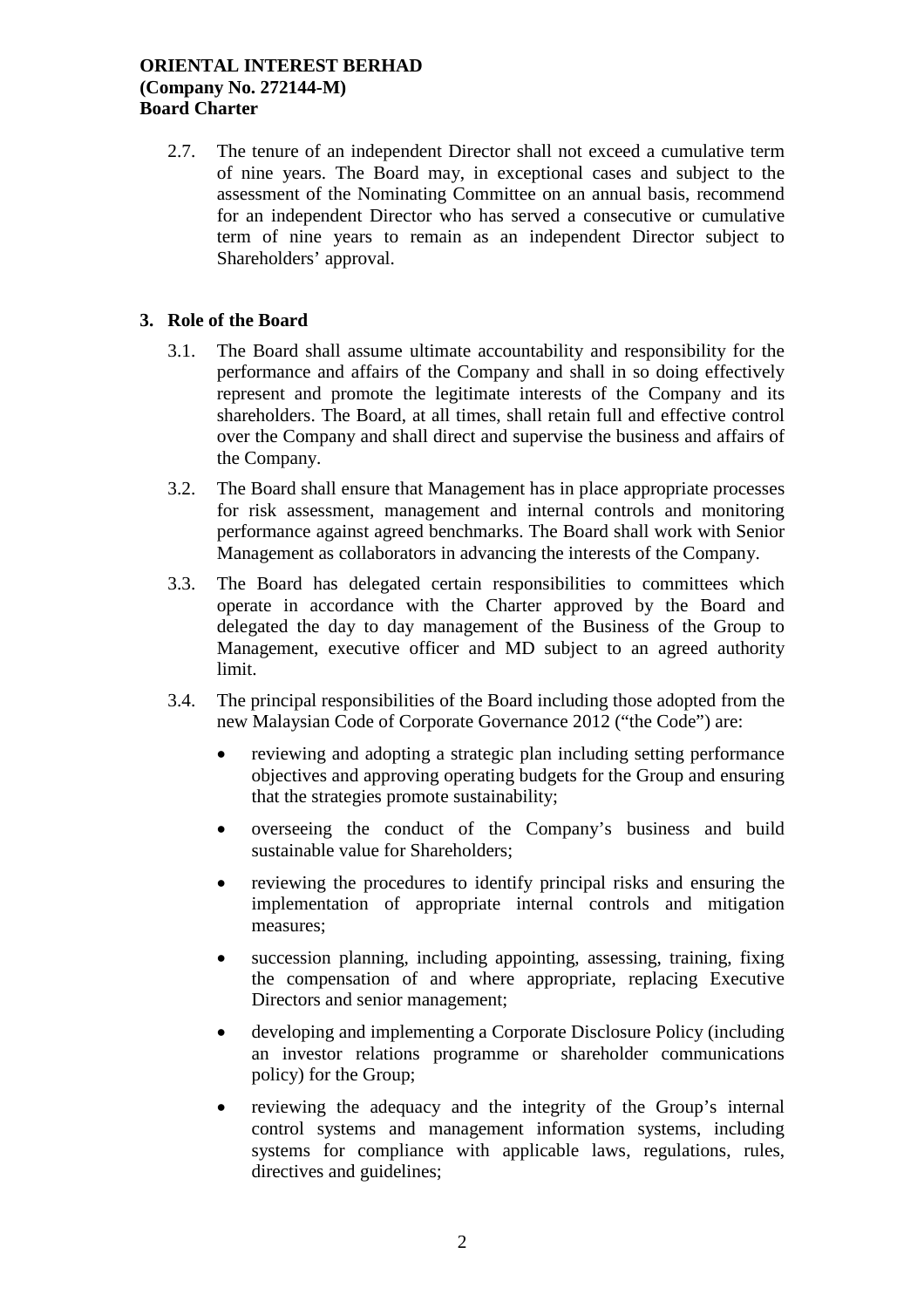- monitoring and reviewing management processes aimed at ensuring the integrity of financial and other reporting
- ensuring that the Company's financial statements are true and fair and conform with the accounting standards;
- monitoring and reviewing policies and procedures relating to occupational health and safety and compliance with relevant laws and regulations; and
- ensuring that the Company adheres to high standards of ethics and corporate behaviour.
- 3.5. In overseeing the conduct of the Group's Business, the Board shall ensure that an appropriate financial planning, operating and reporting framework as well as an embedded risk management framework are established. Elements under this combined framework include the Business Plan, the budget, financial statements, divisional strategic/performance reviews reports and risk management reports.

## **4. Role of the Chairman**

The Chairman is primarily responsible for:

- 4.1. leading the Board in the oversight of management;
- 4.2. representing the Board to shareholders and chairing general meeting of shareholders;
- 4.3. ensuring the integrity of the governance process and issues;
- 4.4. maintaining regular dialogue with the MD over all operational matters and consulting with the remainder of the Board promptly over any matters that gives him/her cause for major concern;
- 4.5. functioning as a facilitator at meetings of the Board to ensure that no member dominates discussion, that appropriate discussions takes place and that relevant opinions among members is forthcoming;
- 4.6. ensuring that all Directors are enabled and encouraged to participate in its activities;
- 4.7. ensuring that executive Directors look beyond their executive function and accept their share of responsibilities in governance;
- 4.8. guiding and mediating Board actions with respect to organisational priorities and governance concerns;
- 4.9. undertaking the primary responsibility for organising information necessary for the Board to deal with items on the agenda and for providing this information to Directors on a timely basis; and
- 4.10. performing other responsibilities assigned by the Board from time to time.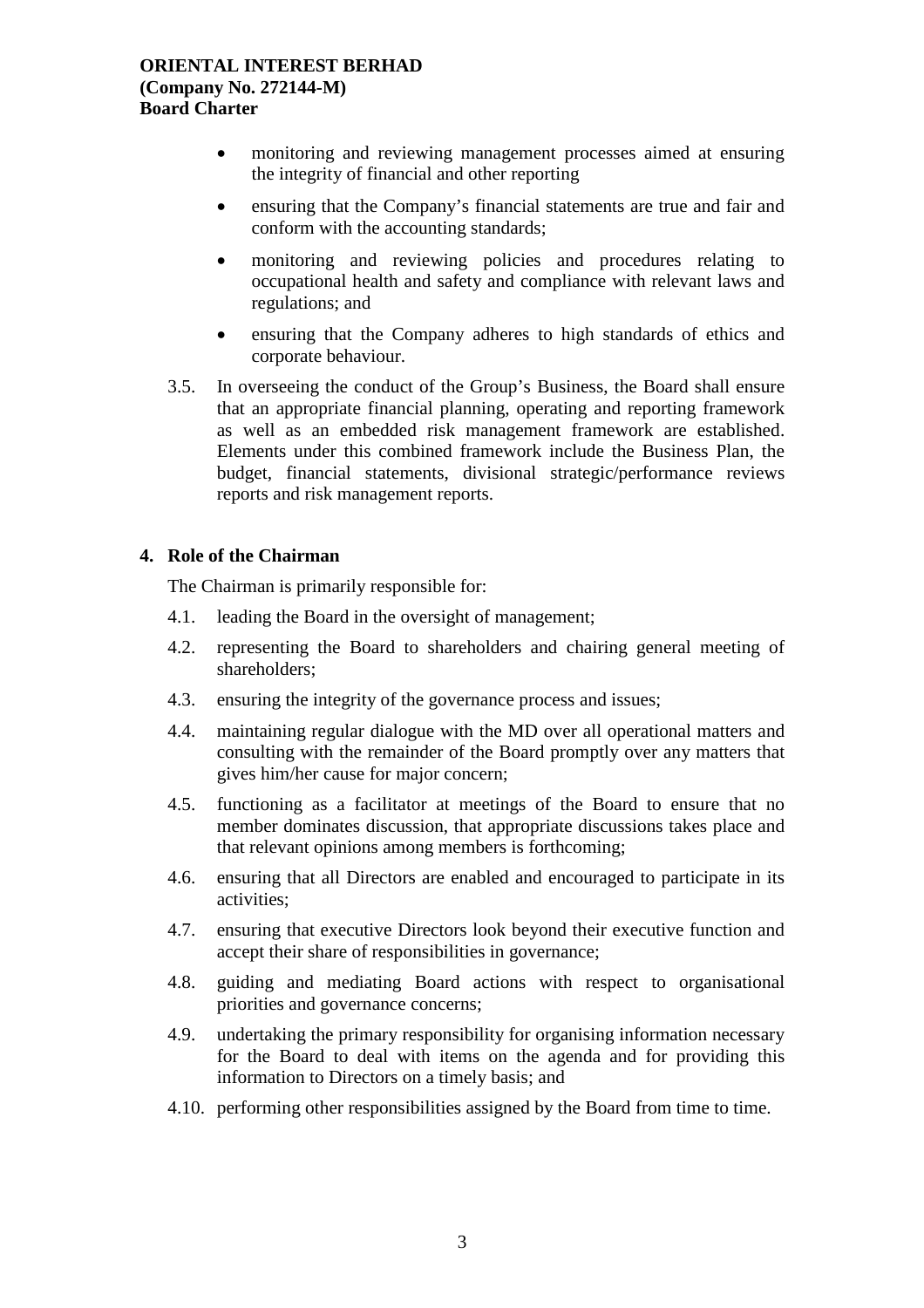## **5. Role of the MD**

- 5.1. The position of the MD in essence is to ensure the effective implementation of the Group's Business Plan and policies established by the Board as well as to manage the daily conduct of the business and affairs to ensure its smooth operation.
- 5.2. The responsibility of the MD shall be stated in an agreed job description and generally, the MD is responsible to the Board for the following:
	- executive management of the Group's Business covering, inter alia, the development of a strategic plan; an annual operating plan and budget; performance benchmarks to gauge management performance and the analysis of management reports;
	- developing long-term strategic and short-term profit plans, designed to ensure that the Group's requirements for growth, profitability and return on capital are achieved;
	- set, review and ensure compliance with the Company's value;
	- directing and controlling all aspects of the business operations in a cost effective manner;
	- effectively oversee the human resources of the Group with respect to key positions in the Group's hierarchy;
	- ensures that the Group's Financial Reports present a true and fair view of the Group's financial condition and operational results and are in accordance with the relevant accounting standards;
	- assures the Group's corporate identity, products and services are of high standards and are reflective of the market environment;
	- be the official spokesman for the Company and responsible for regulatory, governmental and business relationships;
	- ensures compliance with governmental procedures and regulations;
	- coordinates business plans with the businesses heads, coordinates management issues through the Board, and oversees divisional function groups and cost containment process in consultation with the Financial Controller;
	- maintains and facilitates a positive working environment and good employee relations; and
	- assists the Chairman in organising information necessary for the Board to deal with the agenda and for providing this information to Directors on a timely basis.

In discharging the above responsibilities, the MD can delegate appropriate functions to the Executive Director, who shall report to the MD.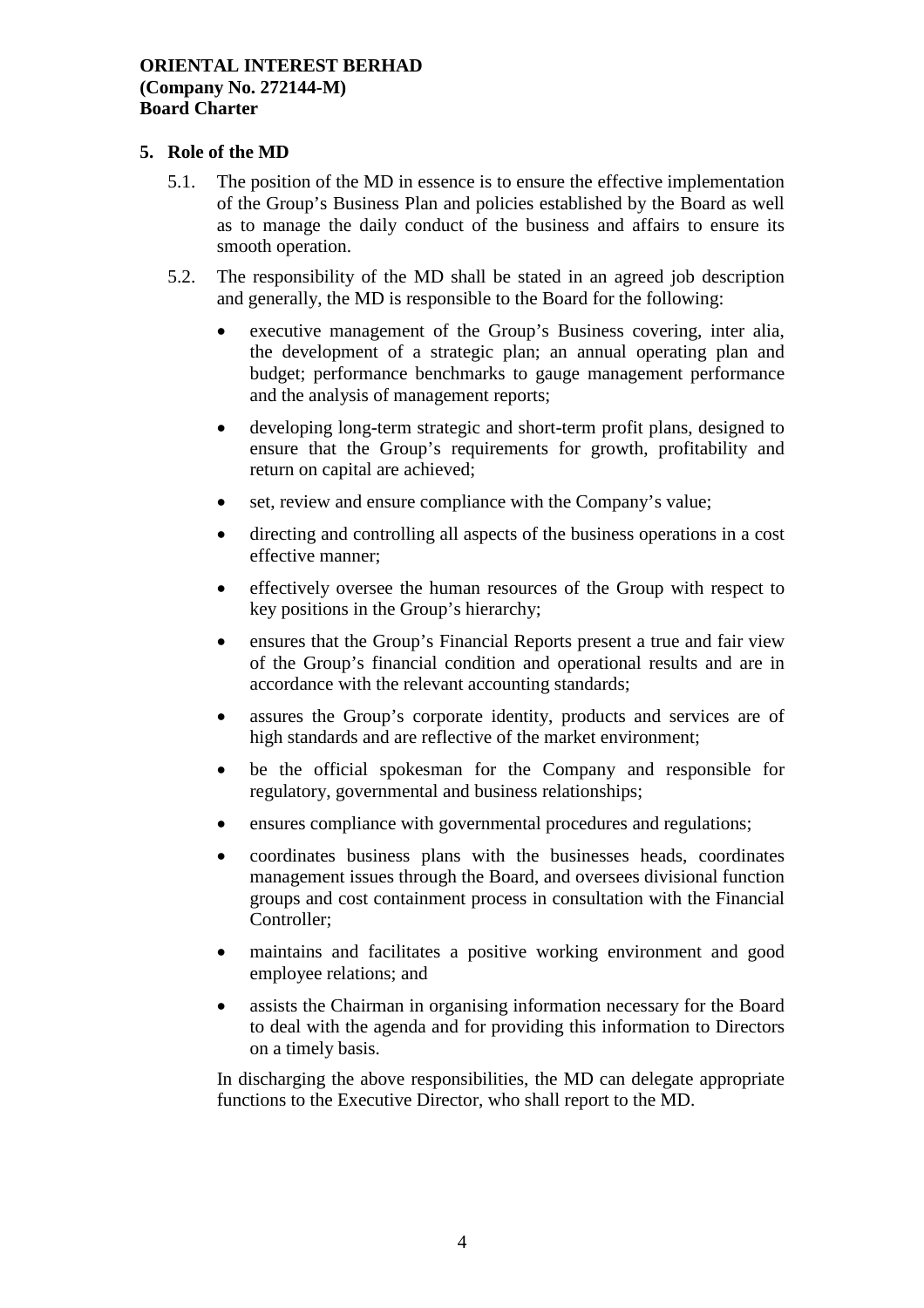### **6. Board Processes**

Board Meetings shall be conducted in a business-like manner where all Directors are encouraged to share their views and partake in discussions.

#### 6.1. **Frequency**

- 6.1.1. The Board shall meet regularly, at least on a quarterly basis. Special Board meetings shall be held in addition to the quarterly meetings as and when required. Prior notice of meetings will be given to all who are required to attend the meetings.
- 6.1.2. Board members are required to attend the Board meetings and attendance of each individual Director in the meetings held in a financial year is required to be disclosed in the Annual Report.
- 6.1.3. Other senior officers may be invited to attend for particular items within their responsibility. The Board may also invite external parties such as the auditors, solicitors and consultants as and when the need arises.
- 6.1.4. Additional formal business is dealt with as required, whether by physical, videoconferencing or telephonic meetings, as well other electronic meetings allowed under the laws or the Company's Constitution.

# 6.2. **Agenda**

- 6.2.1. The notice of a Directors' meeting shall be given in writing at least seven (7) days prior to the meeting.
- 6.2.2. The agenda shall include, amongst others, matters specifically reserved for the Board's decision. The Board shall record its deliberation, in terms of the issues discussed, and the conclusions thereof in discharging its duties and responsibilities

# 6.3. **Meeting Papers**

- 6.3.1. Board papers and agenda items are to be circulated at least three (3) days prior to the meeting.
- 6.3.2. The minutes of Board meetings shall be prepared within fourteen (14) days following a Board meeting. The draft minutes shall be circulated together with the Board papers at the following Board meeting. If one or more Directors request their opinion to be noted, the Company Secretary shall comply with the request.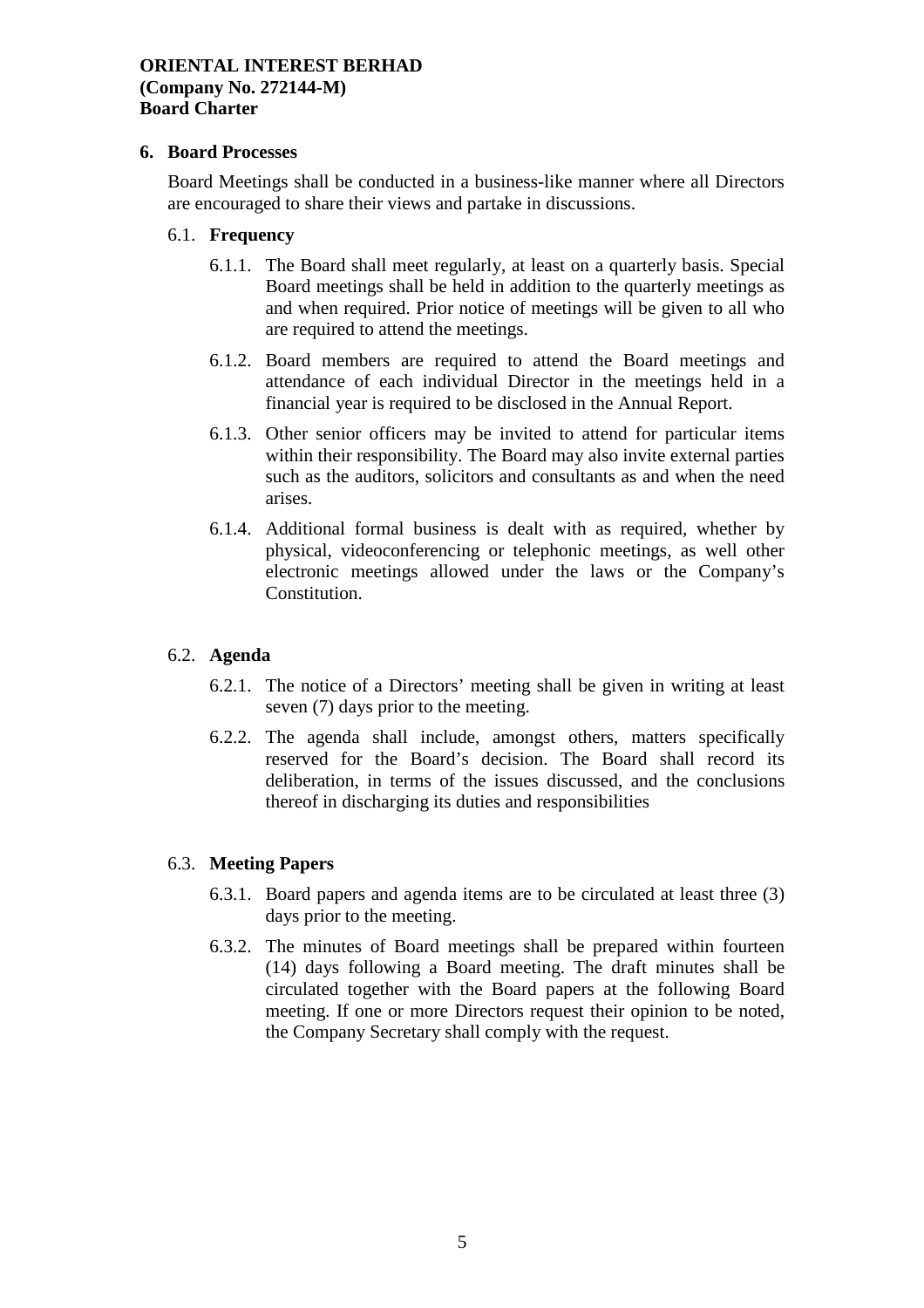### 6.4. **Access to Information and Independent Professional Advice**

- 6.4.1. All Directors (executive and non-executive) have the same right of access to all information within the Group whether as a full board or in their individual capacity, in furtherance of their duties and responsibilities as Directors of the Company, subject to a formal written request to the Chairman furnishing satisfactory and explicit justification for such request
- 6.4.2. All Directors shall have access to the advice and services of the Company Secretary. The Board shall recognise that the Chairman is entitled to the strong and positive support of the Company Secretary in ensuring the effective functioning of the Board.
- 6.4.3. The full Board or in their individual capacity, in furtherance of their duties, shall be able to obtain an independent professional advice at the Company's expenses through an agreed procedure laid down formally.

# **7. Company Secretary**

- 7.1. The Company Secretary shall be suitably qualified, competent and capable of carrying out the duties required of the post.
- 7.2. The key role of the Company Secretary shall include
	- provide unhindered advice and services for the Directors, as and when the need arises;
	- enhance the effective functioning of the Board;
	- ensure regulatory compliance;
	- preparing agendas and coordinating the preparation of the Board papers in a timely and effective manner;
	- ensure that Board procedures and applicable rules are observed;
	- maintaining records of the Board and ensure effective management of organisation's records;
	- preparing comprehensive minutes to document Board proceedings and ensure conclusions are accurately recorded;
	- assisting the communications between the Board and Management; and
	- providing full access and services to the Board and carrying out other functions deemed appropriate by the Board from time to time.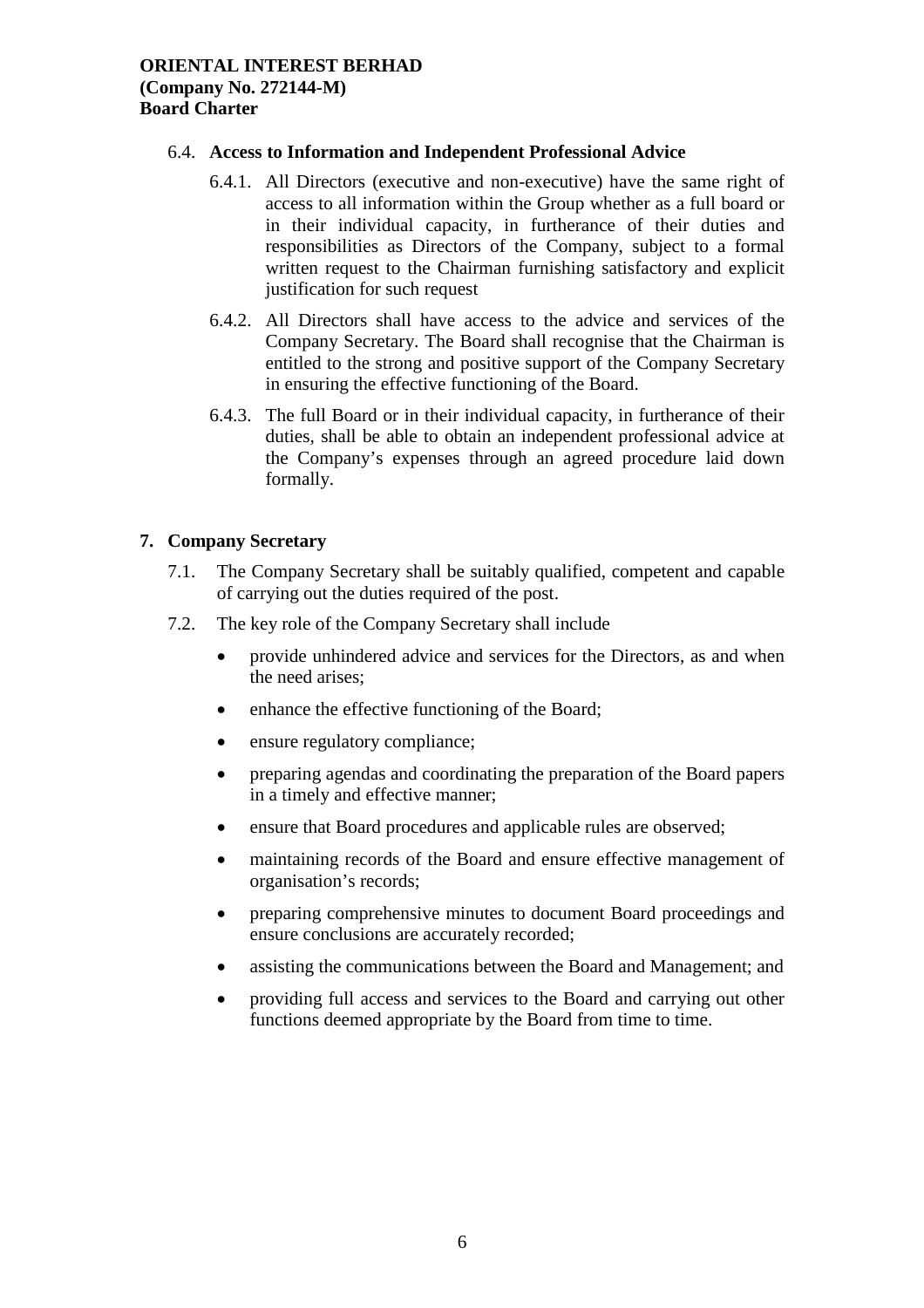### **8. Board Committees**

- 8.1. The Board reserves the right to establish Committees from time to time in the discharge of its duties and responsibilities.
- 8.2. Where a Committee is formed, specific terms of reference of the committee would be established to serve as a guidance note which covers matters such as the purpose, composition and functions of the committee.
- 8.3. A number of standing committees with written terms of reference has been established namely the following:

#### a) **Audit Committee**

Audit Committee assists in providing oversight on the Group's financial reporting, disclosure, regulatory compliance, risk management and monitoring of internal control processes within the Group. The Audit Committee reviews the quarterly financial results, unaudited and audited financial statements, internal and external audit reports as well as related party transactions.

## b) **Nominating Committee**

The Nominating Committee oversees matters relating to the nomination of new Directors, annually reviews the required mix of skills, experience and other requisite qualities of Directors as well as the annual assessment of the effectiveness of the Board as a whole, its Committees and the contribution of each individual Director as well as identify candidates to fill board vacancies, and nominating them for approval by the Board.

# c) **Remuneration Committee**

The Remuneration Committee is primarily responsible for recommending to the Board the remuneration of Executive Directors, Non-Executive Directors and Senior Management in all its forms, drawing from outside advice if necessary.

# **9. The Board's Relationship with Shareholders and Stakeholders**

- 9.1. The Board shall maintain an effective communications policy that enables both the Board and Management to communicate effectively with its shareholders, stakeholders and the general public.
- 9.2. It is the role of the Board to ensure that the Annual General Meeting ("AGM") and Extraordinary General Meeting ("EGM") of the Company are conducted in an efficient manner and serves as a crucial mechanism in shareholder communications. Key ingredients behind this include the supply of comprehensive and timely information to shareholders and the encouragement of active participation at the AGM.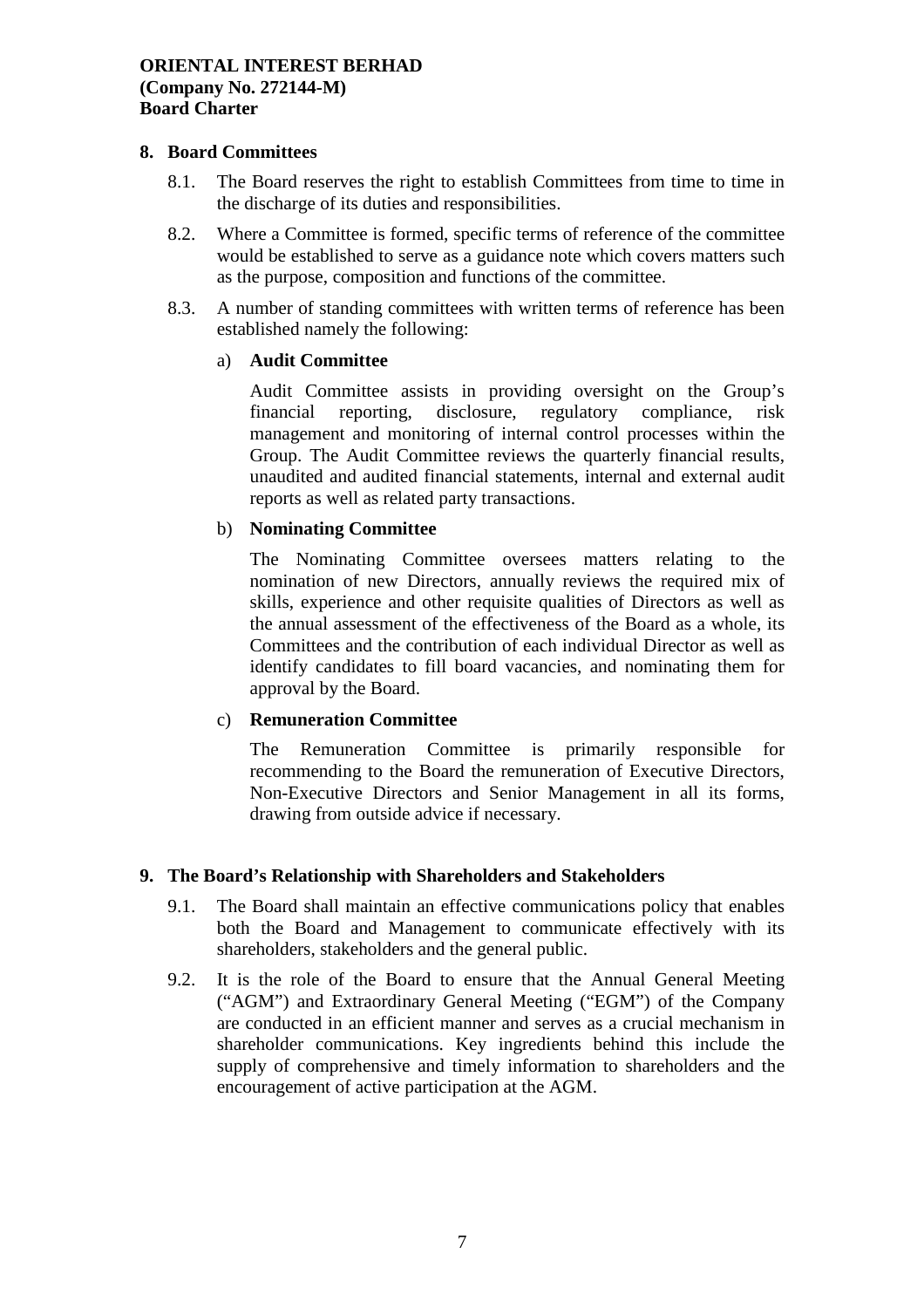- 9.3. The Board will focus its efforts on the following best practices to enhance the effectiveness of the General Meeting:
	- ensure that each item of special business included in the notice to be accompanied by a full explanation of the effects of the proposed resolution;
	- encourage poll voting on substantive resolution and make an announcement of the detailed results showing the number of votes cast for and against each resolution;
	- for re-election of Directors, ensures that the notice of meeting state which Directors are standing for election or re-election with a brief description to include matters such as age, relevant experience, list of directorships, date of appointment to the Board, details of participation in board committee and the fact that a particular Director is independent;
	- ensure that the Chairman provides reasonable time for discussion at the meeting. Where appropriate and if required, the Chairman will also undertake to provide written answer to any significant question which cannot be answered immediately; and
	- conduct a business presentation with a question and answer session, where appropriate and if required.
- 9.4. The MD shall take responsibility for addressing queries from Shareholders, stakeholders and analysts.

# **10. Induction Process**

- 10.1. The objective of the induction process is to provide Directors with a rapid and clear insight into the Group as well as keeping them abreast with development in the market place pertaining to the oversight function of Directors. This will enable the Directors to discharge their duties and responsibilities effectively.
- 10.2. Induction of Directors may include, but not limited to, the following:
	- furnishing of a copy of the previous board minutes for at least the past six (6) months; the Business/strategic plan, pertinent Management reports; profile of key competitors and significant reports by management consultants on areas of board responsibilities;
	- visits to key sites; and
	- a formal one (1) to two (2) day induction programme, including the elements above, and also presentations from various divisions on their strengths, weaknesses and ambitions.